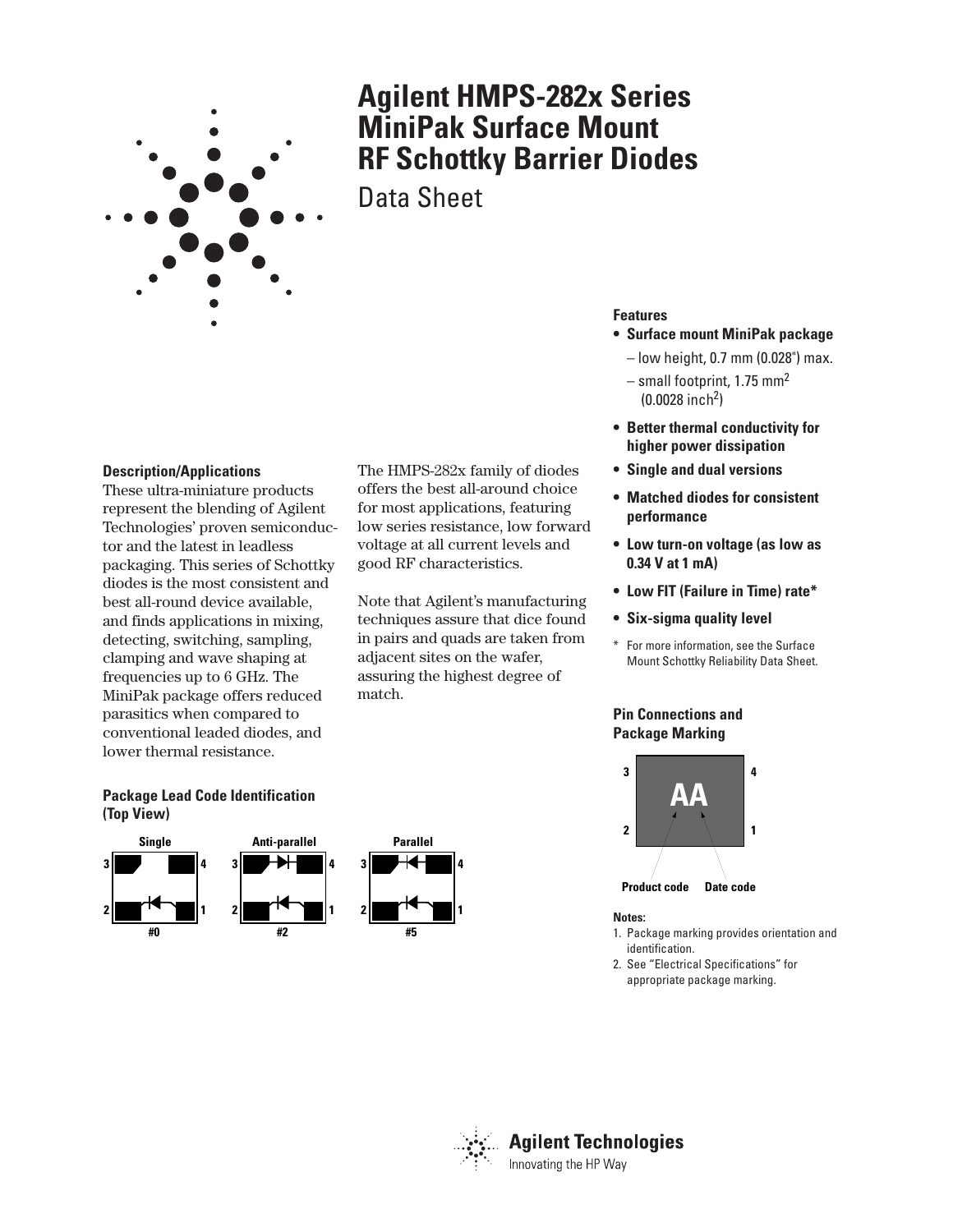## **HMPS-282x Series Absolute Maximum Ratings<sup>[1]</sup>, T<sub>C</sub> = 25°C**

| Symbol            | <b>Parameter</b>                  | <b>Units</b>  | <b>MiniPak 1412</b> |
|-------------------|-----------------------------------|---------------|---------------------|
|                   | Forward Current (1 µs pulse)      | А             |                     |
| $P_{IV}$          | Peak Inverse Voltage              |               | 15                  |
| Т.                | Junction Temperature              | °C            | 150                 |
| $T_{\text{stg}}$  | Storage Temperature               | °C            | $-65$ to $+150$     |
| $\theta_{\rm jc}$ | Thermal Resistance <sup>[2]</sup> | $\degree$ C/W | 150                 |

**ESD WARNING: Handling Precautions Should Be Taken To Avoid Static Discharge.**

**Notes:**

1. Operation in excess of any one of these conditions may result in permanent damage to the device.

2.  $T_c = +25^{\circ}$ C, where  $T_c$  is defined to be the temperature at the package pins where contact is made to the circuit board.

## **Electrical Specifications,**  $T_C = +25^{\circ}C$ , Single Diode<sup>[4]</sup>

| Part<br><b>Number</b><br>HMPS- | Package<br>Marking<br>Code | Lead<br>Code | <b>Configuration</b> | <b>Minimum</b><br><b>Breakdown</b><br><b>Voltage</b><br>$V_{BR} (V)$ | <b>Maximum</b><br><b>Forward</b><br><b>Voltage</b><br>$V_F(mV)$ | <b>Maximum</b><br><b>Forward</b><br><b>Voltage</b><br>$V_F(V)$ @<br>$I_F(mA)$ | <b>Maximum</b><br><b>Reverse</b><br>Leakage<br>$I_R(nA)$ @<br>$V_R(V)$ | <b>Maximum</b><br><b>Capacitance</b><br>$C_T(pF)$ | <b>Typical</b><br><b>Dynamic</b><br>Resistance<br>$R_D(\Omega)^{[4]}$ |
|--------------------------------|----------------------------|--------------|----------------------|----------------------------------------------------------------------|-----------------------------------------------------------------|-------------------------------------------------------------------------------|------------------------------------------------------------------------|---------------------------------------------------|-----------------------------------------------------------------------|
| 2820                           |                            | 0            | Single               | 15                                                                   | 340                                                             | 0.5<br>10                                                                     | 100                                                                    | 1.0                                               | 12                                                                    |
| 2822                           | К                          | 2            | Anti-parallel        |                                                                      |                                                                 |                                                                               |                                                                        |                                                   |                                                                       |
| 2825                           | u                          | 5            | Parallel             |                                                                      |                                                                 |                                                                               |                                                                        |                                                   |                                                                       |
| <b>Test Conditions</b>         |                            |              |                      | $I_R = 100 \mu A$                                                    | $I_F = 1$ mA <sup>[1]</sup>                                     |                                                                               |                                                                        | $V_F = 0 V$<br>$f = 1 MHz^{[2]}$                  | $IE = 5 mA$                                                           |

#### **Notes:**

1.  $\Delta V_F$  for diodes in pairs is 15 mV maximum at 1 mA.

2.  $\Delta C_{TO}$  for diodes in pairs is 0.2 pF maximum.

3. Effective carrier lifetime (τ) for all these diodes is 100 ps maximum measured with Krakauer method at 5 mA.

4.  $R_D = R_S + 5.2Ω$  at 25°C and l<sub>f</sub> = 5 mA.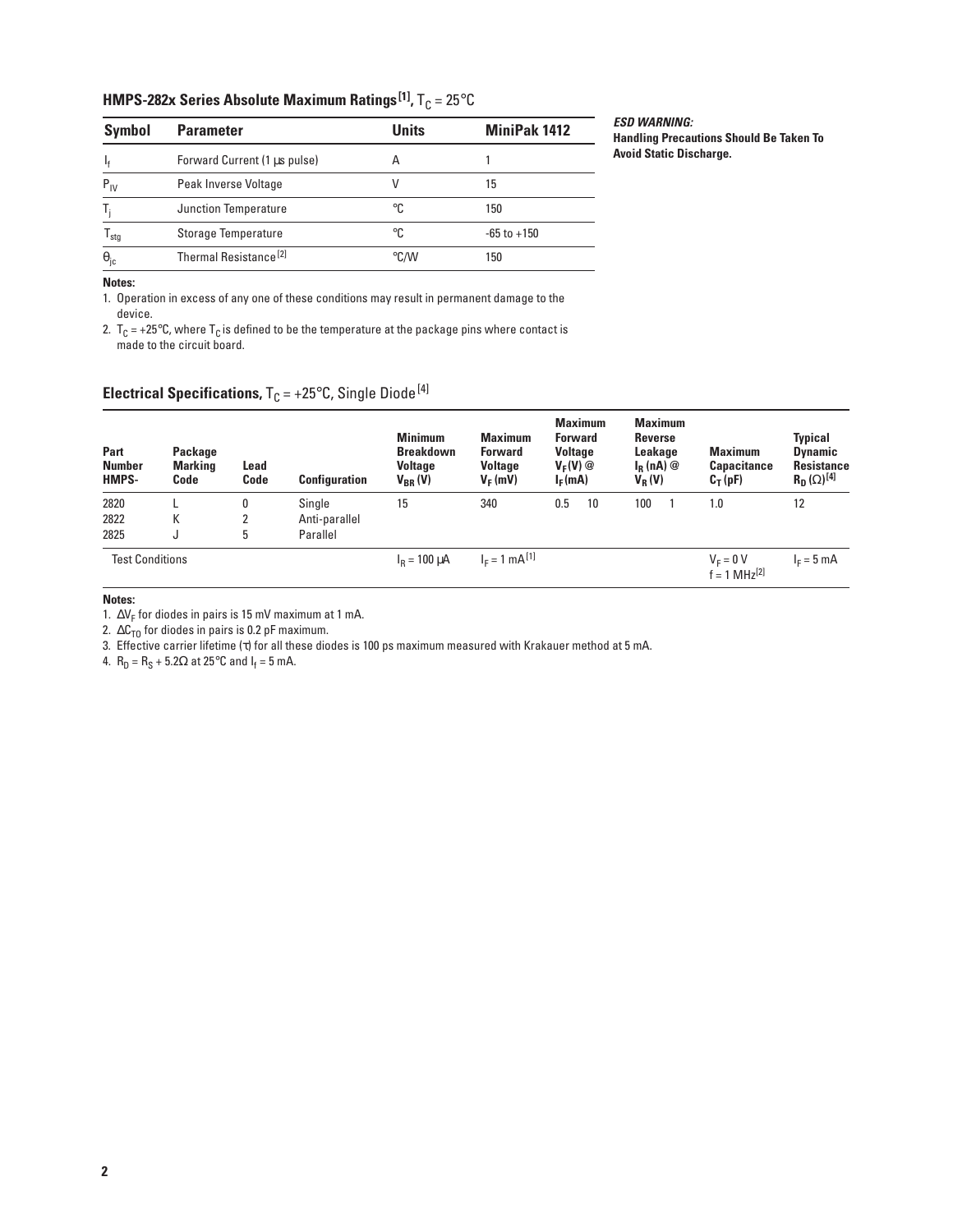**Linear Equivalent Circuit Model Diode Chip SPICE Parameters** 



 $R_S$  = series resistance (see Table of SPICE parameters)

 $C_j$  = junction capacitance (see Table of SPICE parameters)

$$
R_{j} = \frac{8.33 \times 10^{-5} \,\mathrm{nT}}{I_{b} + I_{s}}
$$

where

- $I_b$  = externally applied bias current in amps
- $I_s$  = saturation current (see table of SPICE parameters)

T = temperature,  $\mathrm{R}$ K

n = ideality factor (see table of SPICE parameters)

#### **Linear Circuit Model of the Diode's Package**







**Anti-parallel diode package (HMPx-x8x2)**



**Parallel diode package (HMPx-x8x5)**

| <b>Parameter</b>                   | <b>Units</b> | <b>HMPS-282x</b> |
|------------------------------------|--------------|------------------|
| $B_V$                              | ٧            | 15               |
| $\overline{C_{J0}}$                | pF           | 0.7              |
| $E_{G}$                            | eV           | 0.60             |
| $\overline{I_{BV}}$                | Α            | $1E-4$           |
| $I_{\rm S}$                        | A            | $2.2E-8$         |
| $\overline{\overline{\mathsf{N}}}$ |              | 1.08             |
| $rac{R_S}{P_B}$                    | Ω            | 8.0              |
|                                    | V            | 0.65             |
| $\overline{P_T}$                   |              | 2                |
| M                                  |              | 0.5              |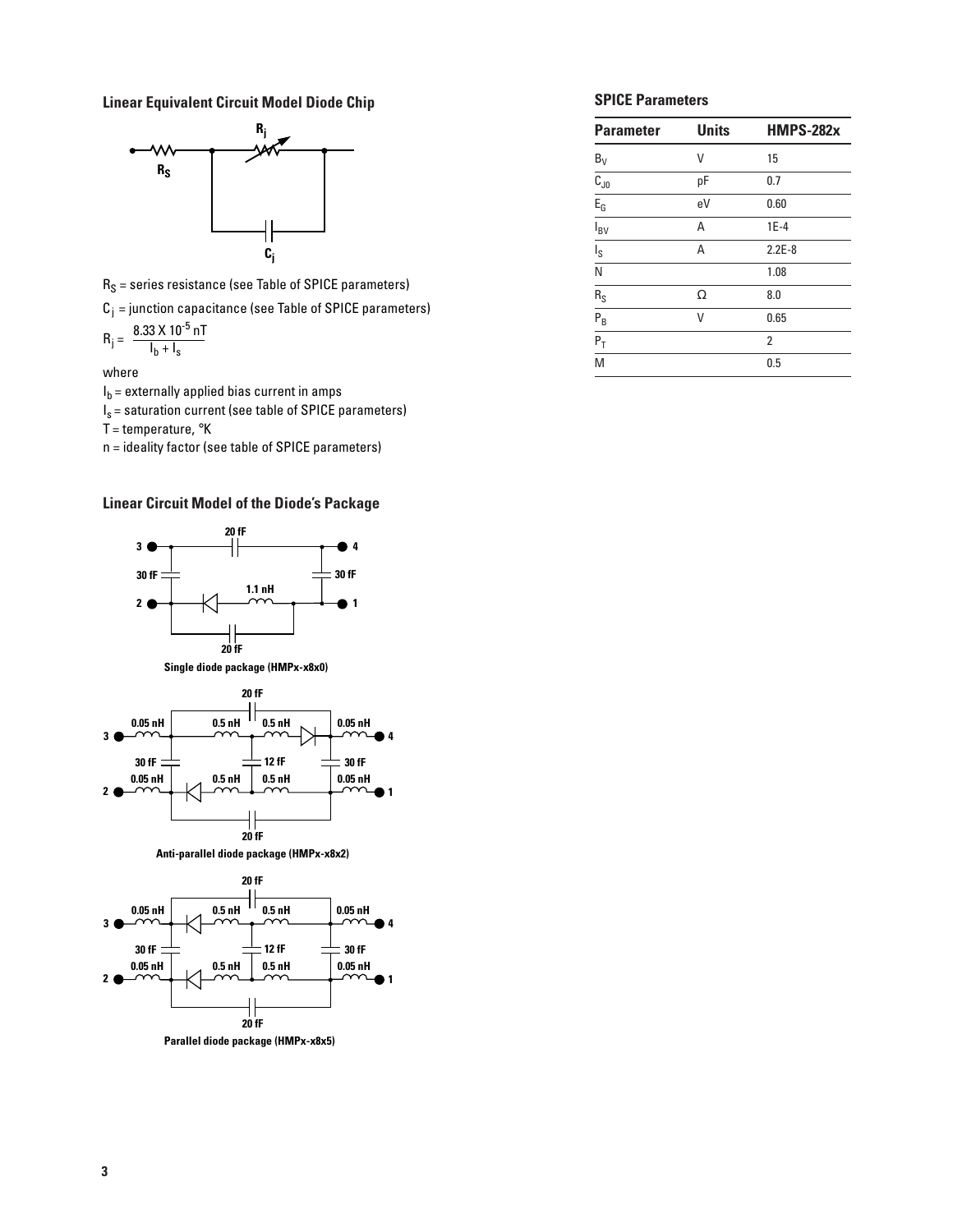#### **HMPS-282x Series Typical Performance**

 $T_c = 25^{\circ}$ C (unless otherwise noted), Single Diode



**Figure 1. Forward Current vs. Forward Voltage at Temperatures.**



**Figure 2. Reverse Current vs. Reverse Voltage at Temperatures.**



**Figure 3. Total Capacitance vs. Reverse Voltage.**



**Figure 4. Dynamic Resistance vs. Forward** 



**Figure 5. Typical Vf Match, Series Pairs and Quads at Mixer Bias Levels.**



**Figure 6. Typical Vf Match, Series Pairs at Detector Bias Levels.** 



**Figure 7. Typical Output Voltage vs. Input Power, Small Signal Detector Operating at 850 MHz.**



**Figure 8. Typical Output Voltage vs. Input Power, Large Signal Detector Operating at 915 MHz.**



**Figure 9. Typical Conversion Loss vs. L.O.** 



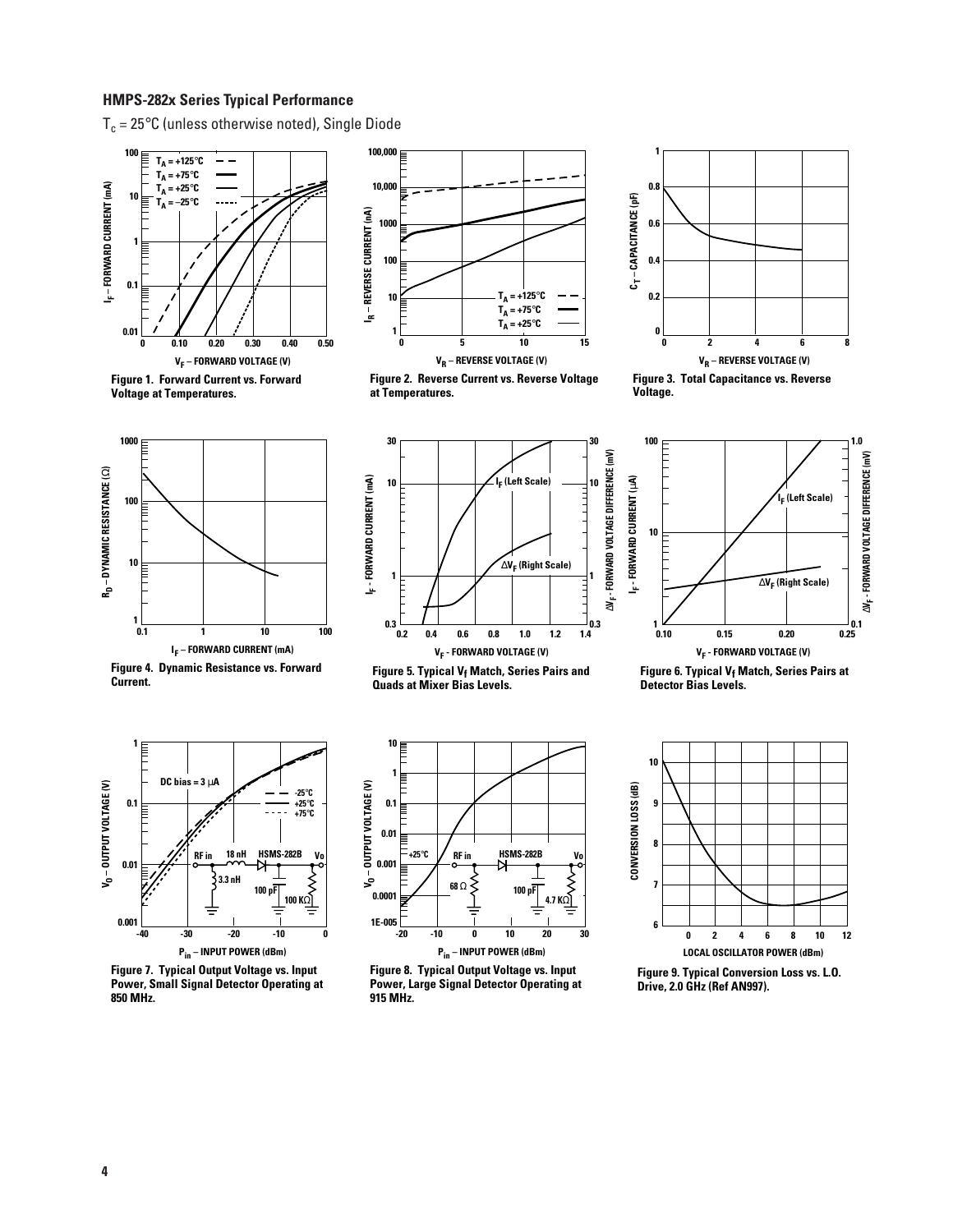#### **Assembly Information**

The MiniPak diode is mounted to the PCB or microstrip board using the pad pattern shown in Figure 10.



**Figure 10. PCB Pad Layout, MiniPak (dimensions in mm).**

This mounting pad pattern is satisfactory for most applications. However, there are applications where a high degree of isolation is required between one diode and the other is required. For such applications, the mounting pad pattern of Figure 11 is recommended.



**Figure 11. PCB Pad Layout, High Isolation MiniPak (dimensions in mm).**

This pattern uses four via holes, connecting the crossed ground strip pattern to the ground plane of the board.

#### **SMT Assembly**

Reliable assembly of surface mount components is a complex process that involves many material, process, and equipment factors, including: method of heating (e.g., IR or vapor phase reflow, wave soldering, etc.) circuit board material, conductor thickness and pattern, type of solder alloy, and the thermal conductivity and thermal mass of components. Components with a low mass, such as the MiniPak package, will reach solder reflow temperatures faster than those with a greater mass.

Agilent's diodes have been qualified to the time-temperature profile shown in Figure 12. This profile is representative of an IR reflow type of surface mount assembly process.

After ramping up from room temperature, the circuit board with components attached to it (held in place with solder paste) passes through one or more preheat zones. The preheat zones increase the temperature of the board and components to prevent thermal shock and begin evaporating solvents from the solder paste. The reflow zone briefly elevates the temperature sufficiently to produce a reflow of the solder.

The rates of change of temperature for the ramp-up and cooldown zones are chosen to be low enough to not cause deformation of the board or damage to components due to thermal shock. The maximum temperature in the reflow zone  $(T_{MAX})$  should not exceed 255°C.

These parameters are typical for a surface mount assembly process for Agilent diodes. As a general guideline, the circuit board and components should be exposed only to the minimum temperatures and times necessary to achieve a uniform reflow of solder.



**Figure 12. Surface Mount Assembly Temperature Profile.**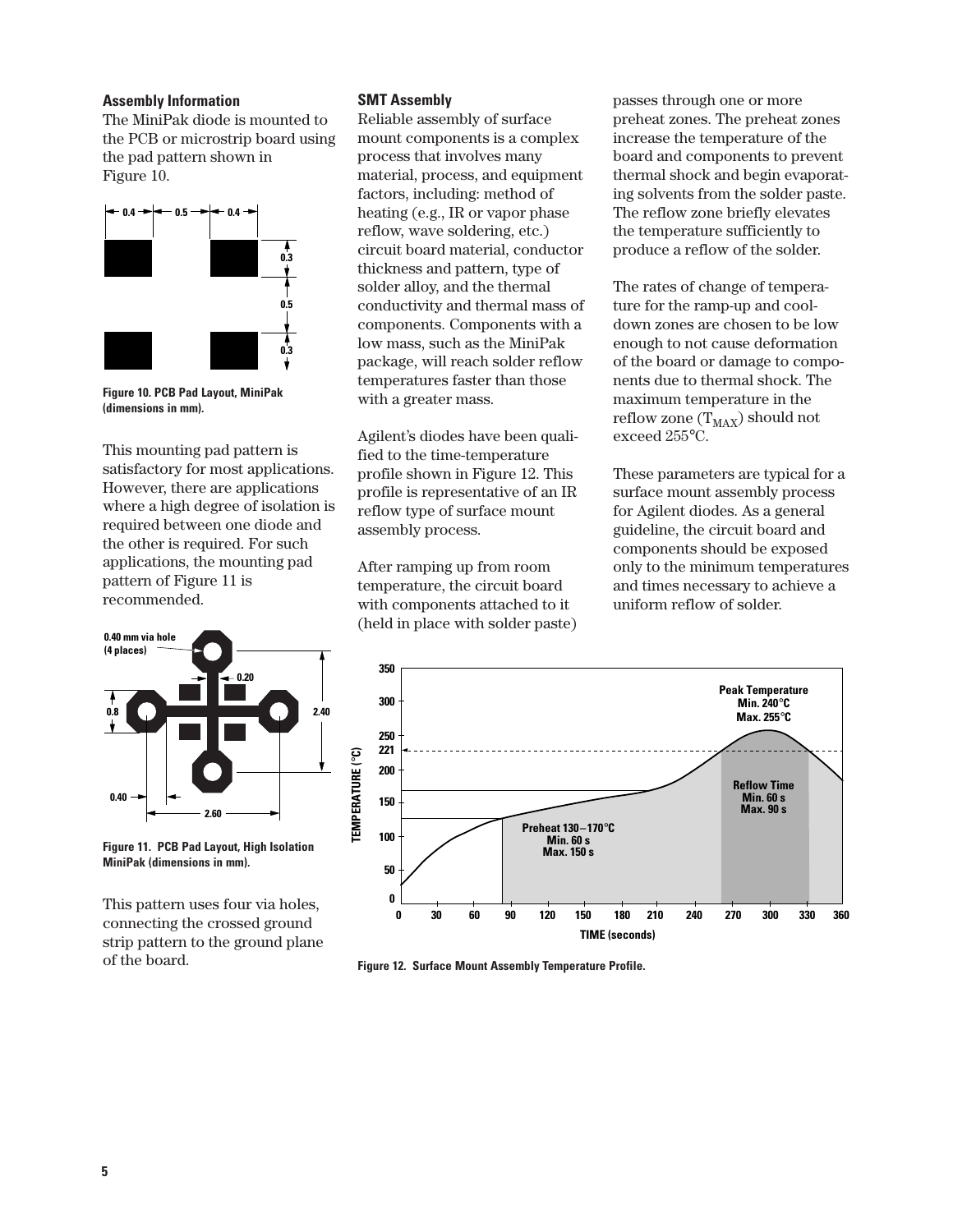### **MiniPak Outline Drawing**







**Bottom view**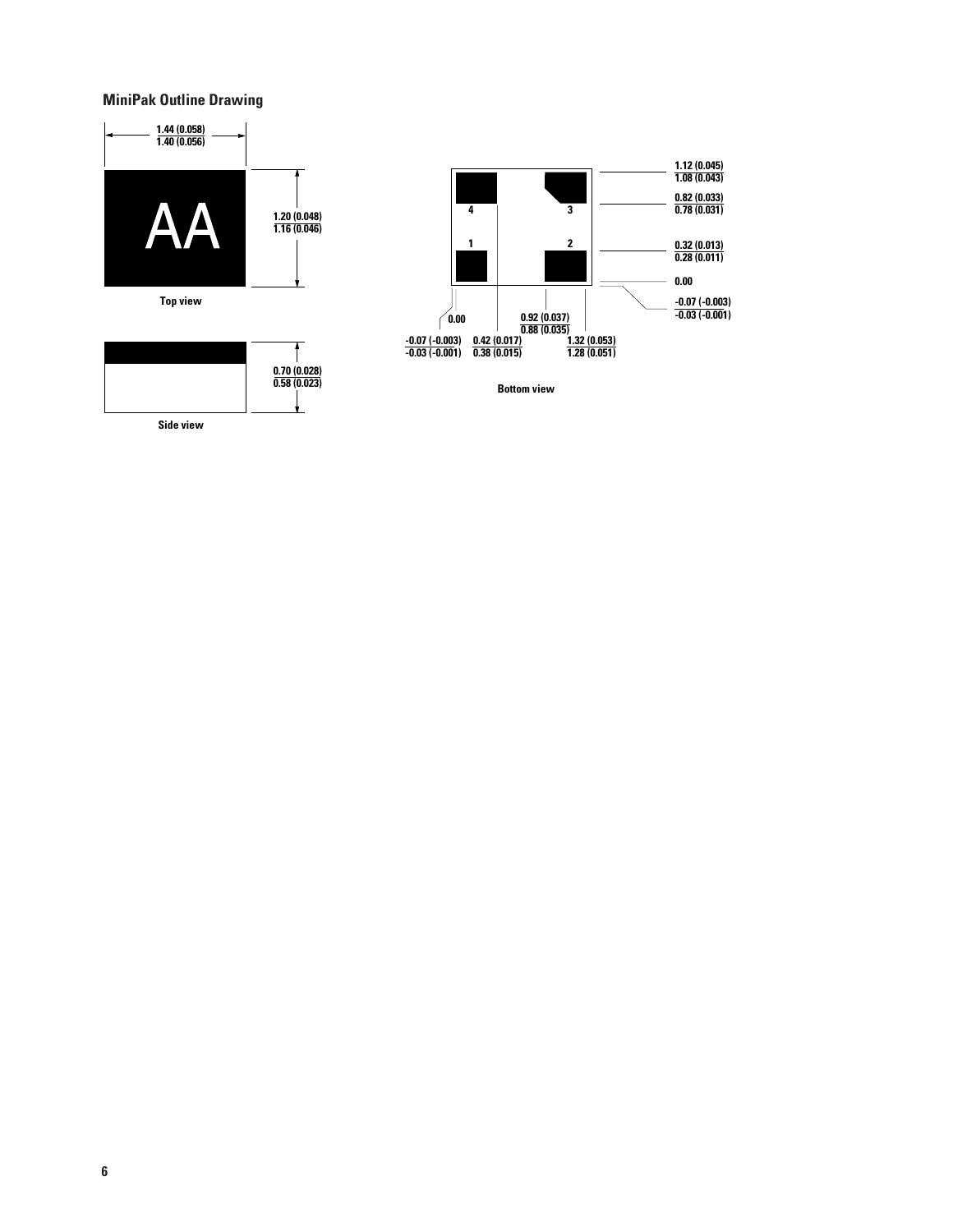#### **Device Orientation**





Note: "AA" represents package marking code. Package marking is<br>right side up with carrier tape perforations at top. Conforms to<br>Electronic Industries RS-481, "Taping of Surface Mounted<br>Components for Automated Placement." **devices per reel.**

**B**<sub>0</sub>

F



|                     | <b>DESCRIPTION</b>                                 | <b>SYMBOL</b>  | SIZE (mm)            | <b>SIZE (INCHES)</b>    |
|---------------------|----------------------------------------------------|----------------|----------------------|-------------------------|
| <b>CAVITY</b>       | <b>LENGTH</b>                                      | Αo             | $1.40 \pm 0.05$      | $0.055 \pm 0.002$       |
|                     | <b>WIDTH</b>                                       | B <sub>0</sub> | $1.63 \pm 0.05$      | $0.064 \pm 0.002$       |
|                     | <b>DEPTH</b>                                       | $K_0$          | $0.80 \pm 0.05$      | $0.031 \pm 0.002$       |
|                     | <b>PITCH</b>                                       | P              | $4.00 + 0.10$        | $0.157 + 0.004$         |
|                     | <b>BOTTOM HOLE DIAMETER</b>                        | D <sub>1</sub> | $0.80 + 0.05$        | $0.031 + 0.002$         |
| <b>PERFORATION</b>  | <b>DIAMETER</b>                                    | D              | $1.50 + 0.10$        | $0.060 + 0.004$         |
|                     | <b>PITCH</b>                                       | $P_0$          | $4.00 \pm 0.10$      | $0.157 \pm 0.004$       |
|                     | <b>POSITION</b>                                    | Е              | $1.75 + 0.10$        | $0.069 \pm 0.004$       |
| <b>CARRIER TAPE</b> | <b>WIDTH</b>                                       | w              | $8.00 + 0.30 - 0.10$ | $0.315 + 0.012 - 0.004$ |
|                     | <b>THICKNESS</b>                                   | t <sub>1</sub> | $0.254 + 0.02$       | $0.010 + 0.001$         |
| <b>COVER TAPE</b>   | <b>WIDTH</b>                                       | C              | $5.40 + 0.10$        | $0.213 + 0.004$         |
|                     | <b>TAPE THICKNESS</b>                              | T,             | $0.062 + 0.001$      | $0.002 + 0.00004$       |
| <b>DISTANCE</b>     | <b>CAVITY TO PERFORATION</b><br>(WIDTH DIRECTION)  | F              | $3.50 + 0.05$        | $0.138 + 0.002$         |
|                     | <b>CAVITY TO PERFORATION</b><br>(LENGTH DIRECTION) | P <sub>2</sub> | $2.00 + 0.05$        | $0.079 \pm 0.002$       |

**A0**

**7**